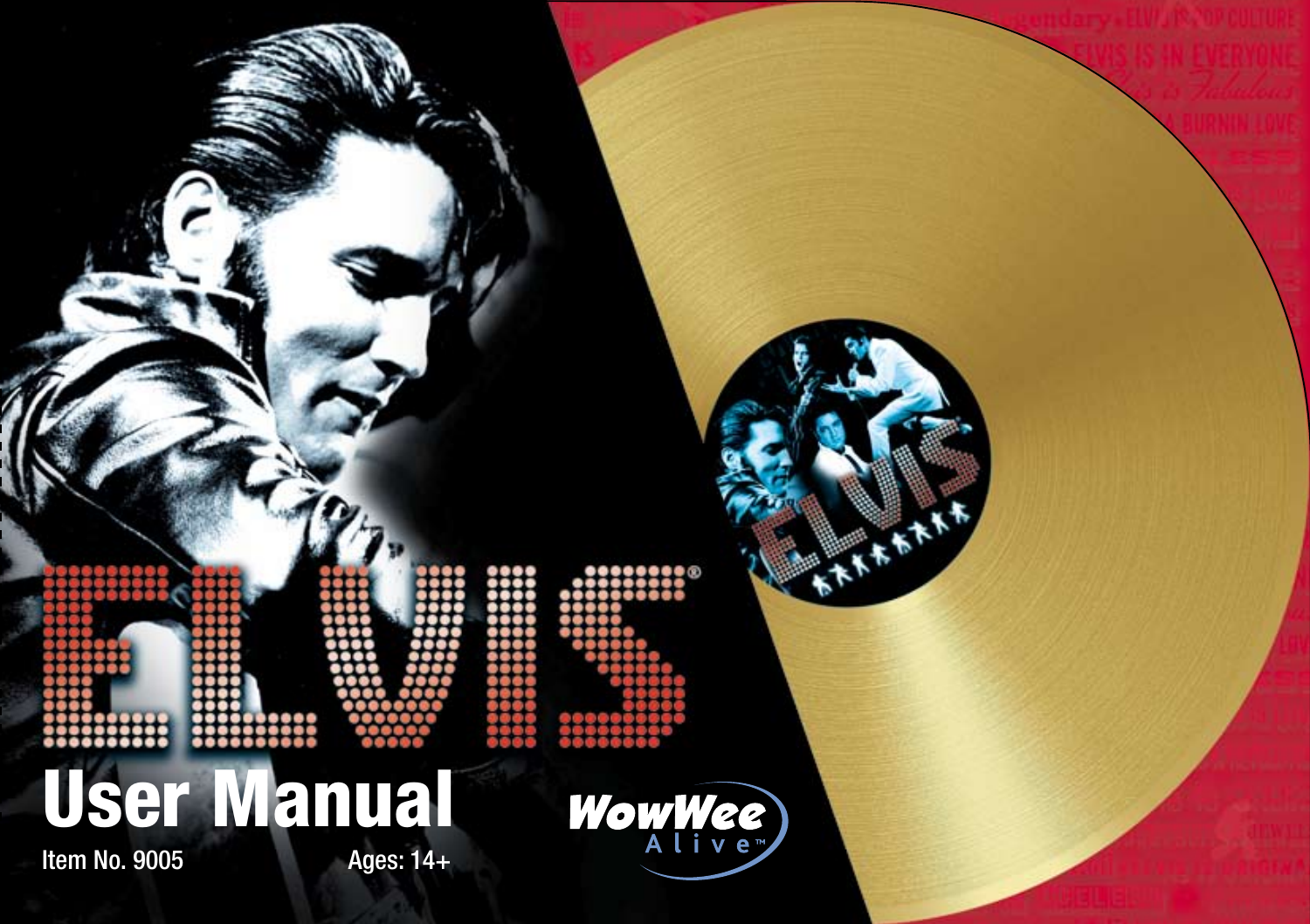# **Contents Contents**

| Table of contents                     | $P. 1 - 2$ |
|---------------------------------------|------------|
| Introduction                          | P. 3       |
| About Wowwee Alive™ Elvis®            | P. 4       |
| Package contents                      | P. 4       |
| Technical specifications              | P. 4       |
| <b>Battery details</b>                | $P.5 - 6$  |
| <b>Battery requirements</b>           | P. 5       |
| Elvis bust                            | P. 5       |
| Microphone remote controller          | P. 5       |
| Installing and changing the batteries | P. 5       |
| AC/DC adaptor                         | P. 7       |
| Powering on/off                       | P. 7       |
| Sleep and reset                       | P. 8       |
| Sleep mode                            | P. 8       |
| <b>Resetting Elvis</b>                | P. 8       |
|                                       |            |

# 1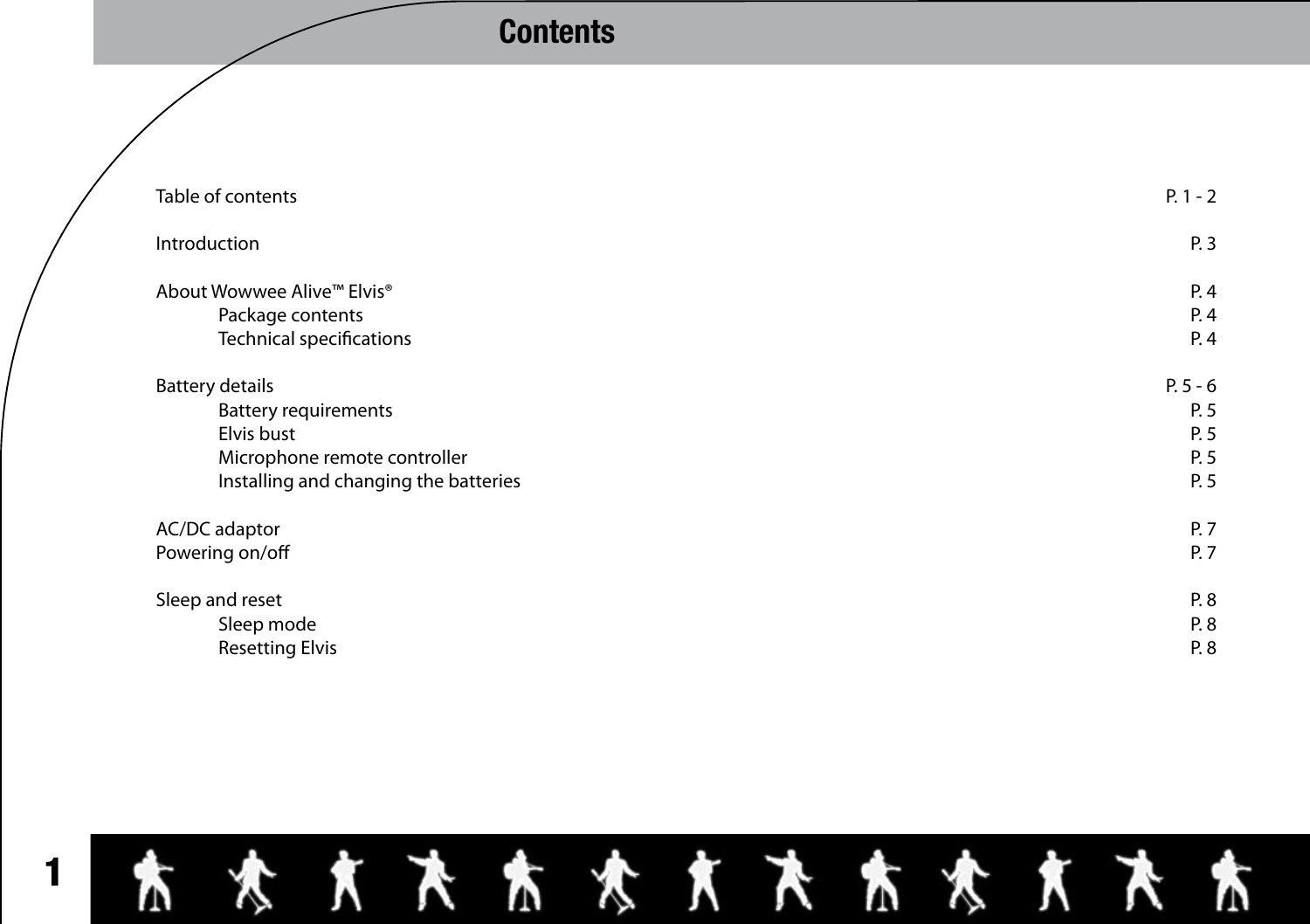# **Contents**

| Remote controller overview              | $P.8 - 9$    |
|-----------------------------------------|--------------|
| Elvis overview                          | P. 9         |
| Song and Monologue cartridge            | P. 10        |
| Voice mode                              | P. 11        |
| Alive mode (Taking Care of Business™)   | P. 11        |
| Song mode                               | P. 11        |
| Monologue mode                          | P. 11        |
| Sing Through mode (Share the Spotlight) | $P. 12 - 13$ |
| External music playback                 | P. 14        |
| Vision system                           | P. 15        |
| Taking Care of Elvis                    | P. 16        |
| Safety and warranty information         | $P. 17 - 18$ |
| Safety tips                             | P. 17        |
| Warranty                                | P. 17        |
| Support                                 | P. 18        |

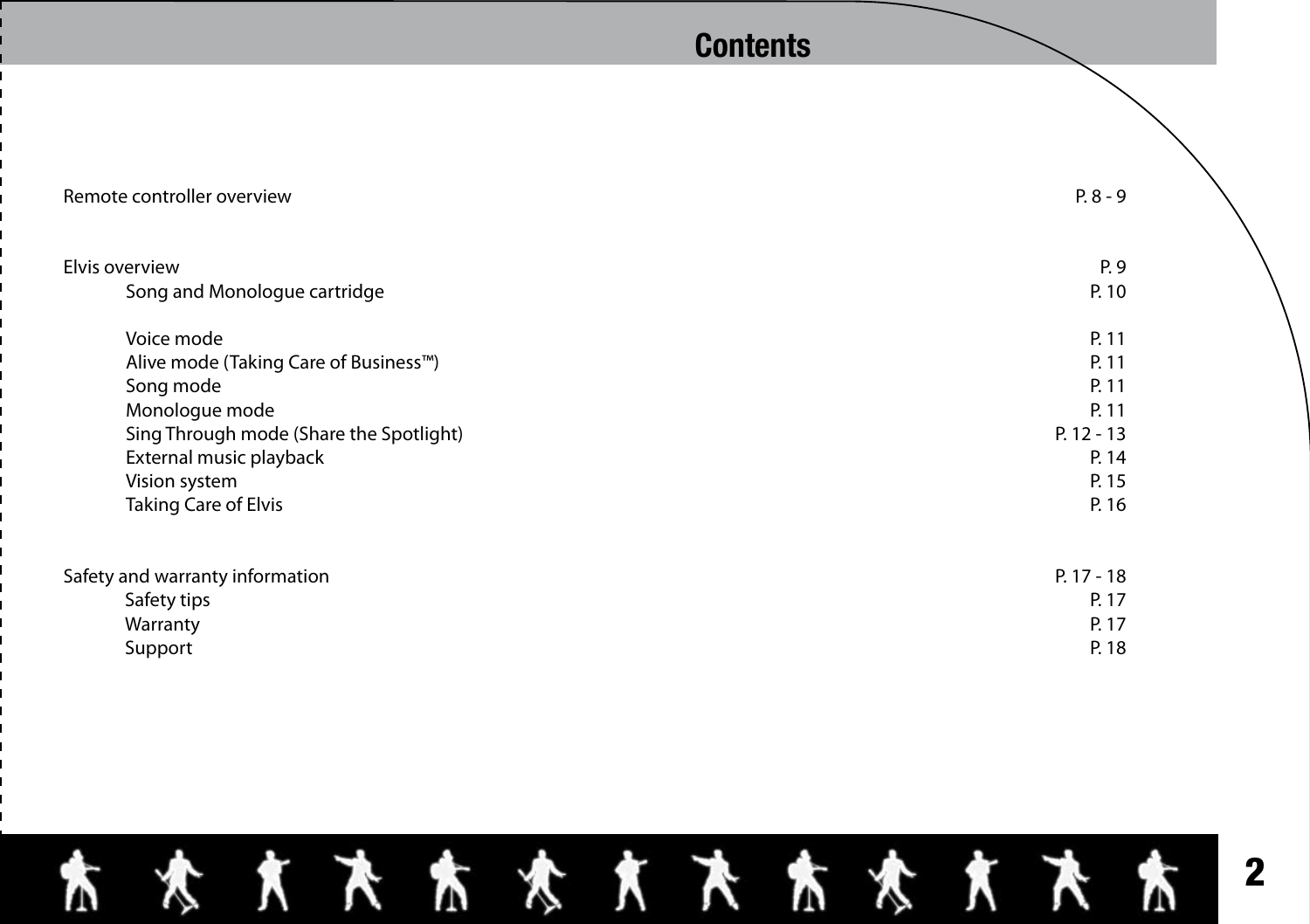# **Introduction**

# Dear Customer,

In 2005, Wowwee entered into a licensing agreement with Elvis Presley Enterprises to create the Wowwee Alive™ Elvis®, the first lifesize, completely realistic looking and functioning bust of the world's most loved entertainer of all time.

Your animatronic Elvis consists of 10 precision motors housed in an efficiently designed mechanical bust that conforms to the synthetic skin likeness of Elvis!

More than two years of intense research and development were dedicated to this project. Initial sculptures were developed based upon archival photo reference and film footage from Graceland. Forensic reconstruction techniques

were relied upon to assist in the creation process. A total of 18 separate sculptures were produced before a perfect recreation was achieved.

Specially-developed motion-capture software, in conjunction with a joystick system, was used to finely tune the head and facial movements to produce all the subtle motions that create a believable Elvis.

We hope you will experience many enjoyable and entertaining hours with the Wowwee Alive Elvis.

With warm regards,

George York Wowwee Ltd.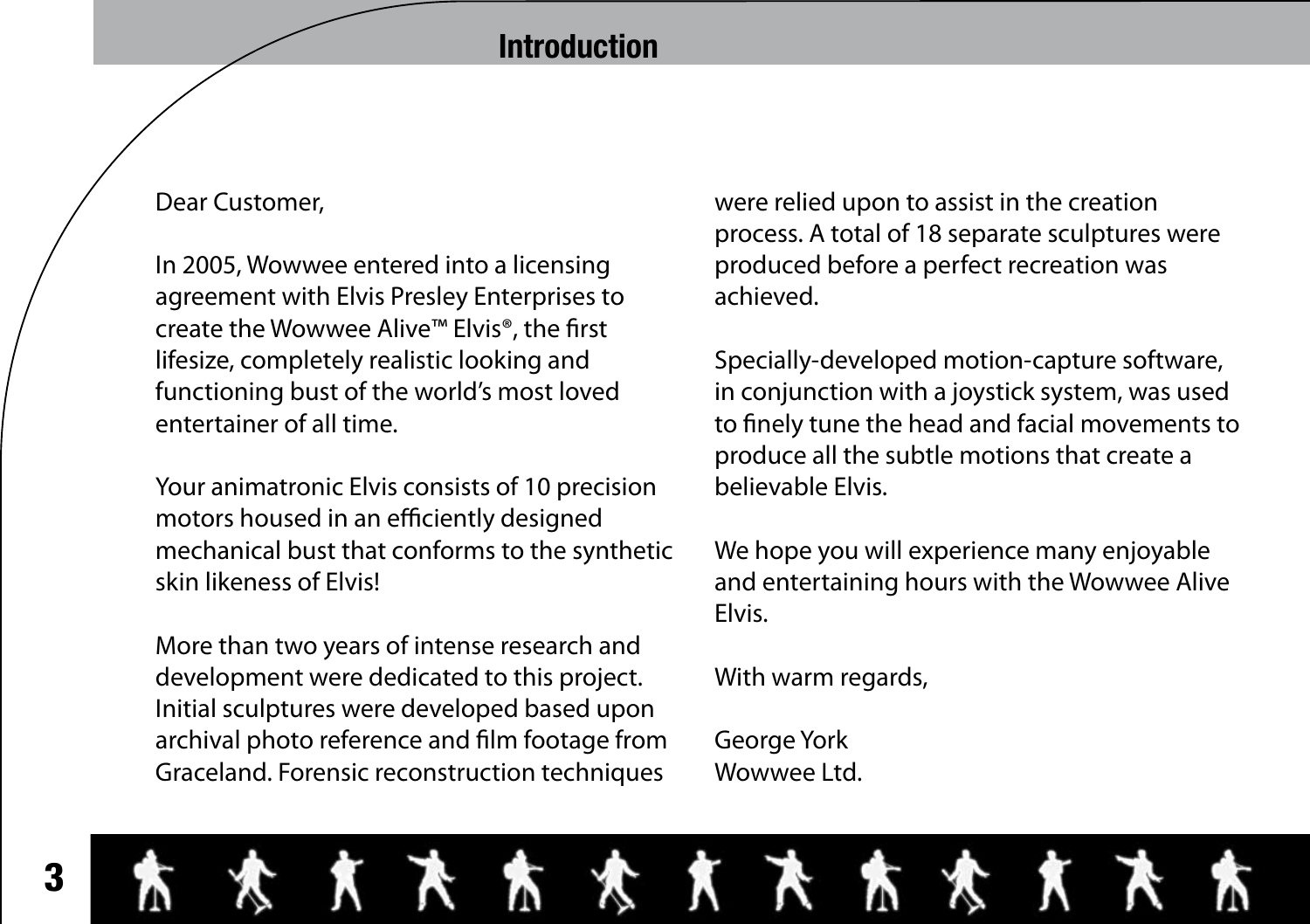# **About Wowwee Alive™ Elvis®**

太太太太太太太

## **About Wowwee Alive Elvis**

Wowwee Alive Elvis is a lifelike singing and talking bust of the best-selling solo artist in US history. Motion-captured facial animations for amazing realism and expression utilizing Wowwee Alive animatronics, and a leather-like jacket styled from the "Elvis Presley '68 Comeback Special", complete the most authentic recreation ever of this legendary artist. Whether you're his greatest fan or new to the man and his music, you can listen to, sing along with, and learn more about the life of the man they call "The King".

#### **Package contents**

- 1x Alive Elvis
- 1x Microphone-shaped remote control
- 1x 9V AC/DC 2.7A adaptor
- This user manual

### **Technical specifications**

- Measurements: 20"L x 11.5"D x 18.5"H (50.8cm L x 29.2cm D x 47.0cm H)
- Full-face animatronic design with realistic animated motions
- Infrared vision sensors
- High quality stereo system
- Audio line-in (line-in cable not included)
- 1/4 inch microphone jack plug (microphone not included)

λ

- Memory card slot (for Song and Monologue cartridge, each sold separately)
- DC power connector socket



X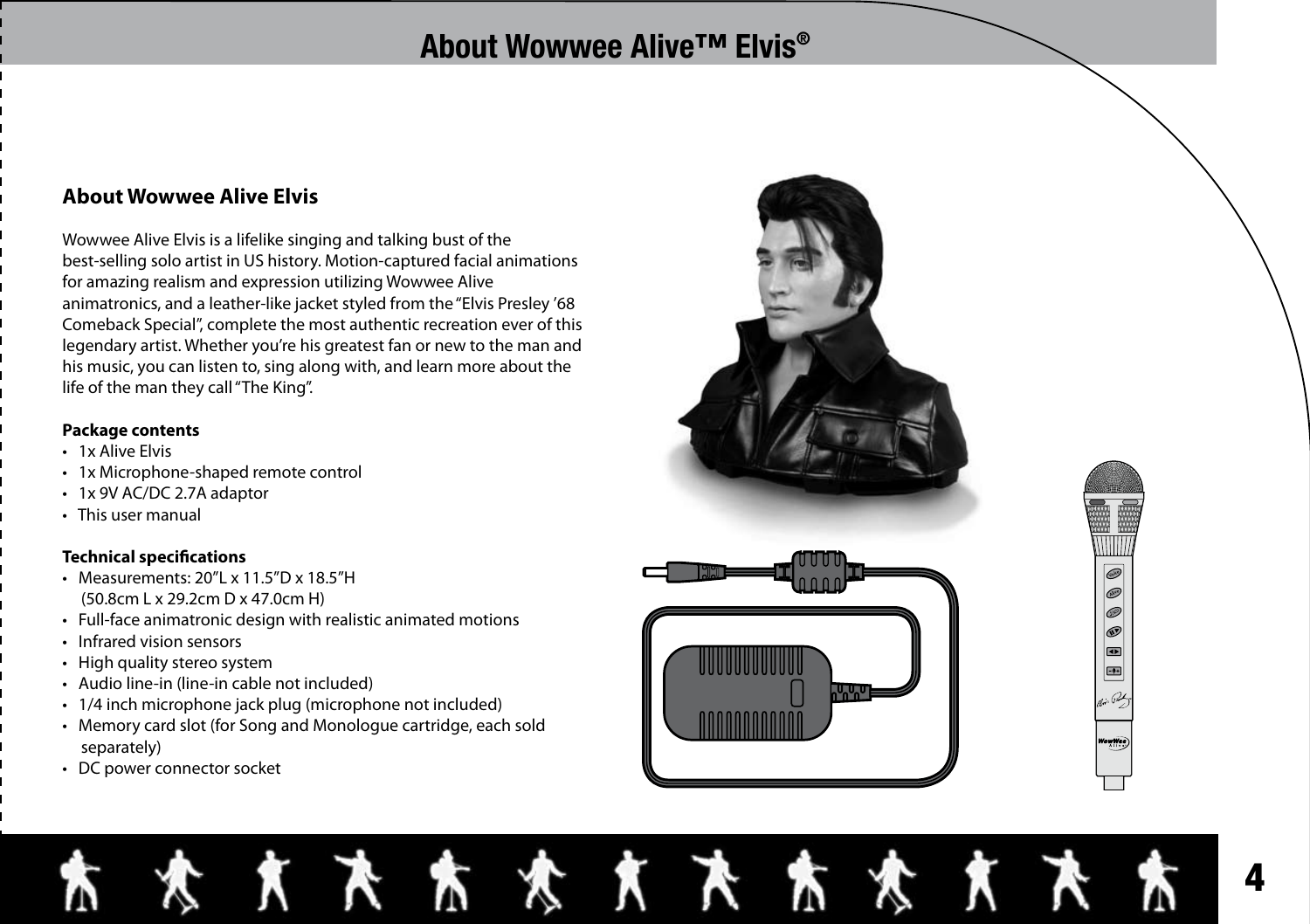# **Battery details**

## **Battery details**

The following section describes the details concerning batteries for Elvis and his remote controller.

#### **NOTE: For best performance, use Elvis with the provided adaptor.**

#### **Battery requirements**

#### **Elvis bust**

Elvis is powered by 8 x 1.5V 'D' size batteries (not included). We recommend you use top-quality alkaline batteries. Alternatively, Elvis can be powered by an Output 9V AC/DC 2.7A, center positive adaptor (included).

#### **Microphone remote controller**

Your Elvis remote controller is powered by 3 x 'AAA' batteries (not included).

#### **Installing and changing the batteries**

The following are steps to follow when installing or replacing the batteries in Elvis and/or his remote controller.

NOTE: Before installing or changing batteries, make sure that Elvis and/or his remote controller are turned off (switch is set to the OFF position).

1. Remove the battery compartment covers using a Phillips screwdriver (not included).

λ

2. Insert the batteries (not included) into the battery compartment of Elvis and/or the remote controller, as illustrated in the diagrams.

**IMPORTANT:** Make sure you align the positive and negative polarities of the batteries with corresponding markings inside the battery compartment.

3. Replace the battery compartment covers and replace the screws.

When you notice Elvis slowing down or stopping any movement, you might need to change the batteries in the body. Also, if you notice Elvis not responding well to controller commands, you might need to replace the batteries in the remote controller.

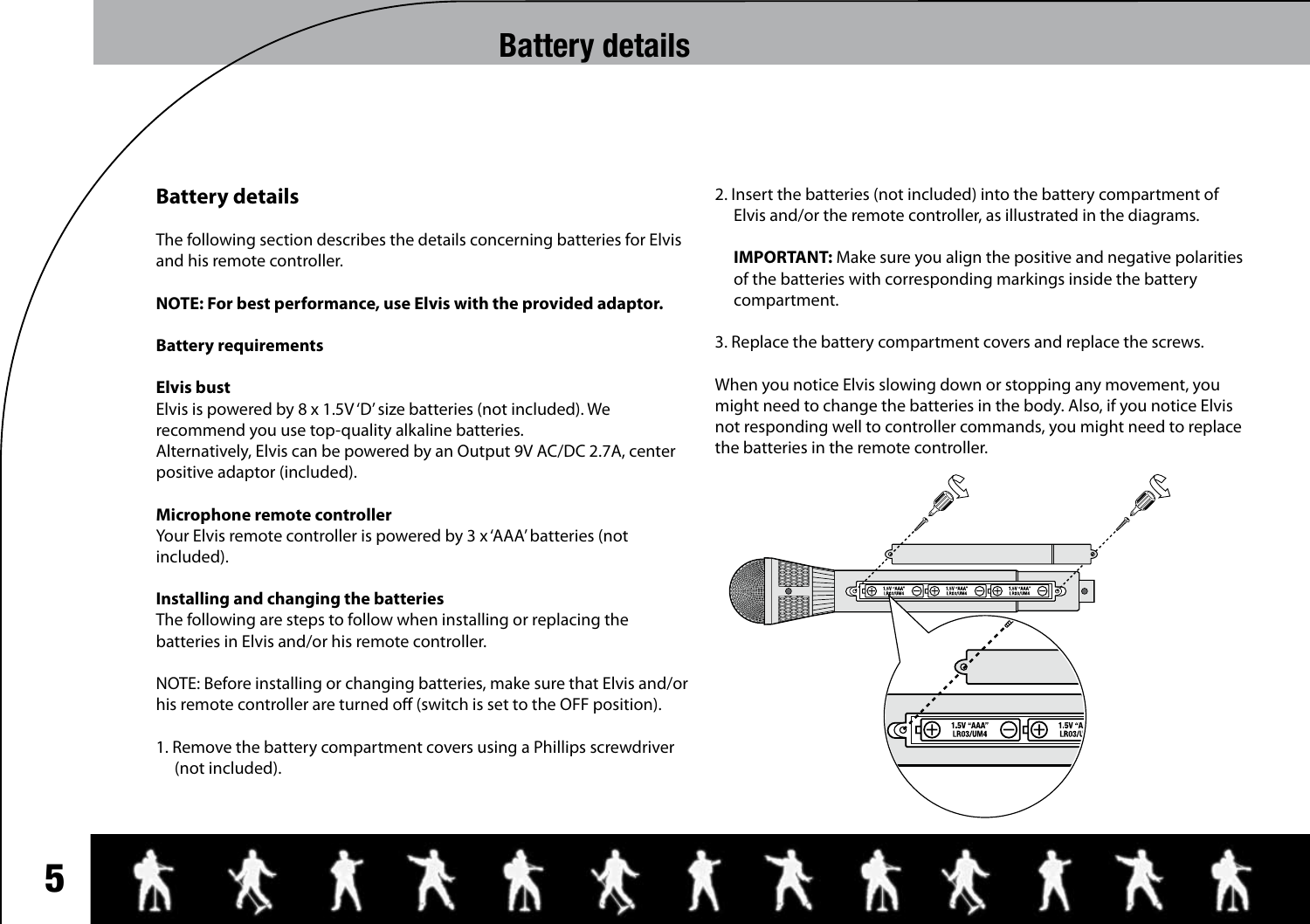# **Battery details**



#### **Attention: important battery information**

- Use only fresh batteries of the required size and recommended type.
- Do not mix old and new batteries, different types of batteries (Standard (Carbon zinc), alkaline, or rechargeable), or rechargeable batteries of different capacities.
- Remove rechargeable batteries from the Elvis unit and remote control before recharging them.
- Rechargeable batteries are only to be charged under adult supervision.
- Please respect the correct polarity,  $(+)$  and  $(-)$ .
- Do not try to charge non-rechargeable batteries.
- Do not throw batteries into the fire.
- Replace all batteries of the same type/brand at the same time.
- The supply terminals are not to be short-circuited.
- Remove exhausted batteries from the Elvis unit and remote control.
- Batteries should only be replaced by adults.
- Remove batteries if your Elvis is not going to be used for some time.
- Retain packaging as it contains important information.

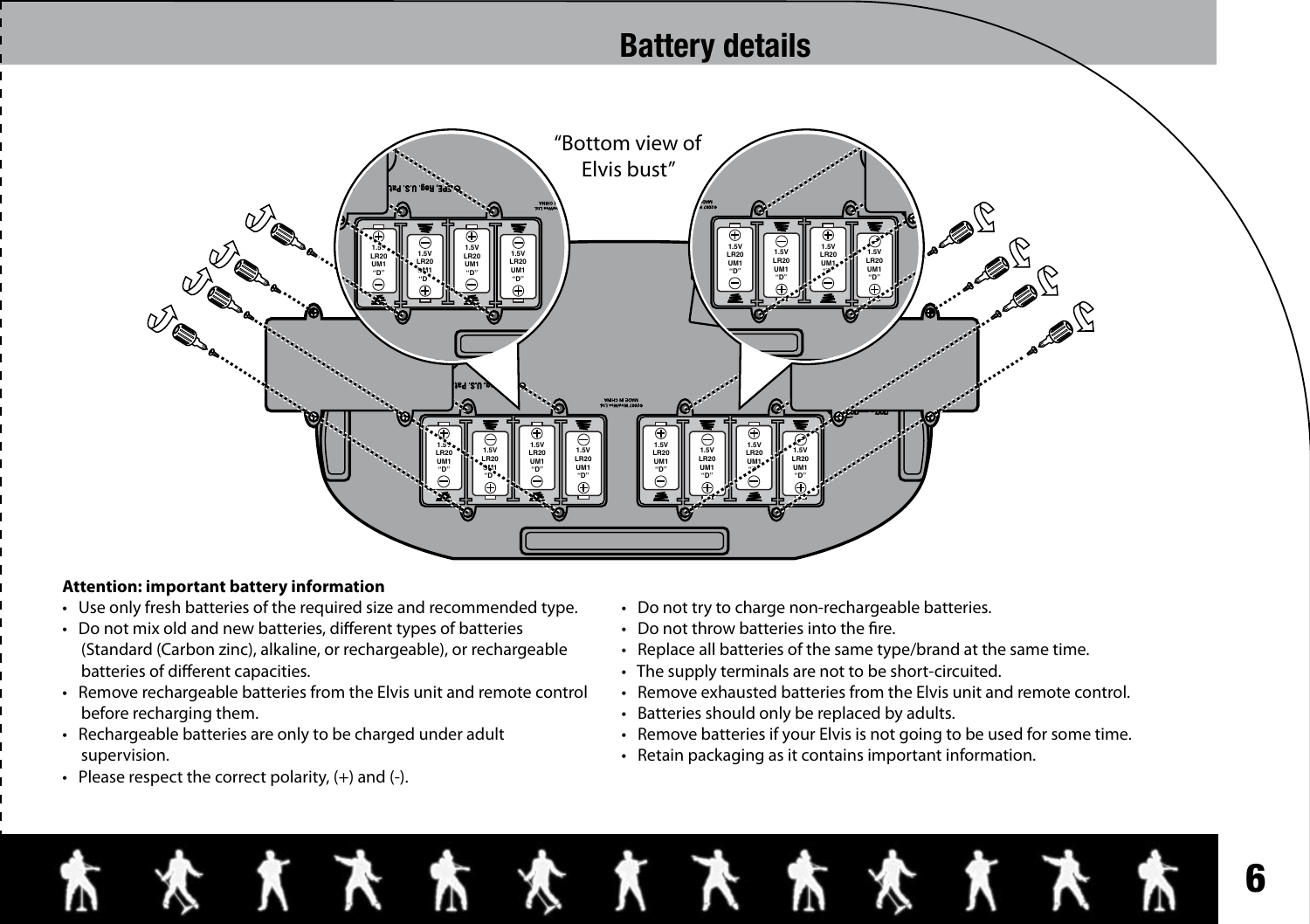# **AC/DC adaptor / Powering on/off**

## **AC/DC adaptor**

7

Elvis can be powered by an output 9V AC/DC, 2.7 A, center positive adaptor. You can use the adaptor included in this package.

#### **NOTE: For best performance, always use the adaptor as the power source for Elvis. Battery usage should be limited to the external music playback function only.**

IMPORTANT: Only use an adaptor of the recommended type. To operate Elvis using an adaptor:

- 
- 1. Set the power switch on the back of Elvis' bust to OFF.
- 2. Open the rubber cover on the DC socket.
- 3. Insert the jack into the DC socket in the back of Elvis' bust and plug the adaptor into a power outlet.



λ

 $\chi$ 

4. Set the power switch on Elvis to the ON position.

## **Important safety notice**

- Examine the AC/DC adaptor regularly for damage to the cord, plug, enclosure and other parts, and, in the event of such damage the product must not be used with the adaptor until the damage has been repaired.
- The AC/DC adaptor is not a toy and should be operated by adults.
- If you wish to clean Elvis ensure that the power is disconnected first. Only clean with a damp cloth.
- Elvis may generate some abnormal motion or sound if you directly change the power source (from batteries to adaptor and vice versa) without turning the ON/ OFF switch to OFF first. After changing the power source, please turn the ON/ OFF switch to the ON position.
- Elvis is not intended for children under 14 years old.

## **Powering on/off**

Elvis' power switch is located on his back, just below his neck, as illustrated. To turn Elvis on, move the power switch from the OFF position to the ON position. To turn him off, move the power switch to the OFF position.

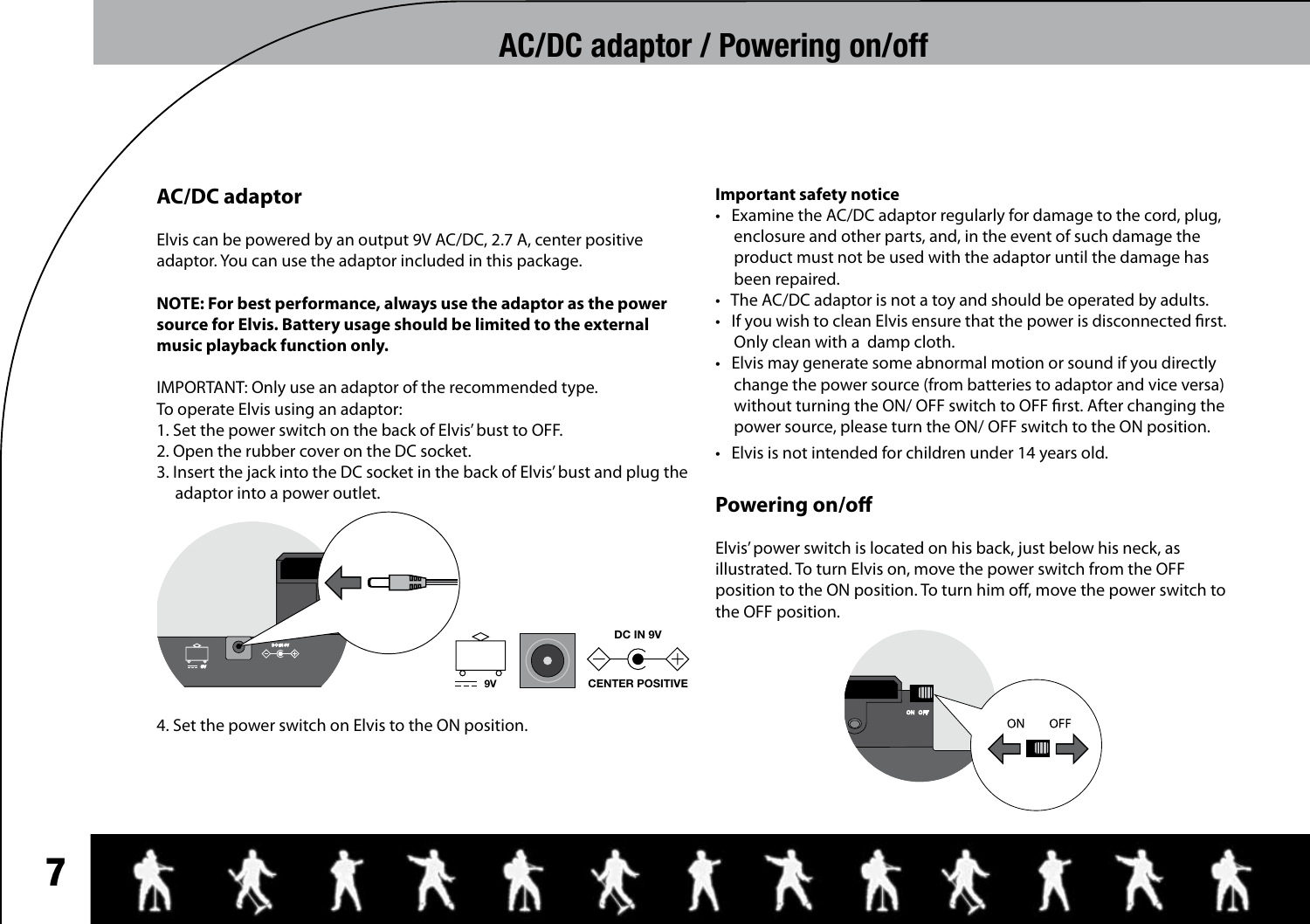# **Sleep and reset / Remote controller overview**

## **Sleep and reset**

#### **Sleep mode**

When you leave Elvis unattended for around 10 minutes or more, he will go into sleep mode, which means he will power down to conserve energy. To wake him up, move the power switch to the OFF setting and then ON again.

#### **Resetting Elvis**

You can reset Elvis to his default settings by performing a full reset. To carry out a full reset, move Elvis' power switch to the OFF setting then ON again.



The microphone-styled remote controller is based upon one of the many microphones used by Elvis during the '68 Comeback Special. You can use the six (6) multi-function buttons and the slider on the remote controller to activate and control various functions of your Elvis unit.

NOTE: The remote controller will work best at distances up to 6 feet (approx. 2 meters) and closer. You should point the remote controller towards the front of the bust for optimal response.



**K K X X X X X X X X**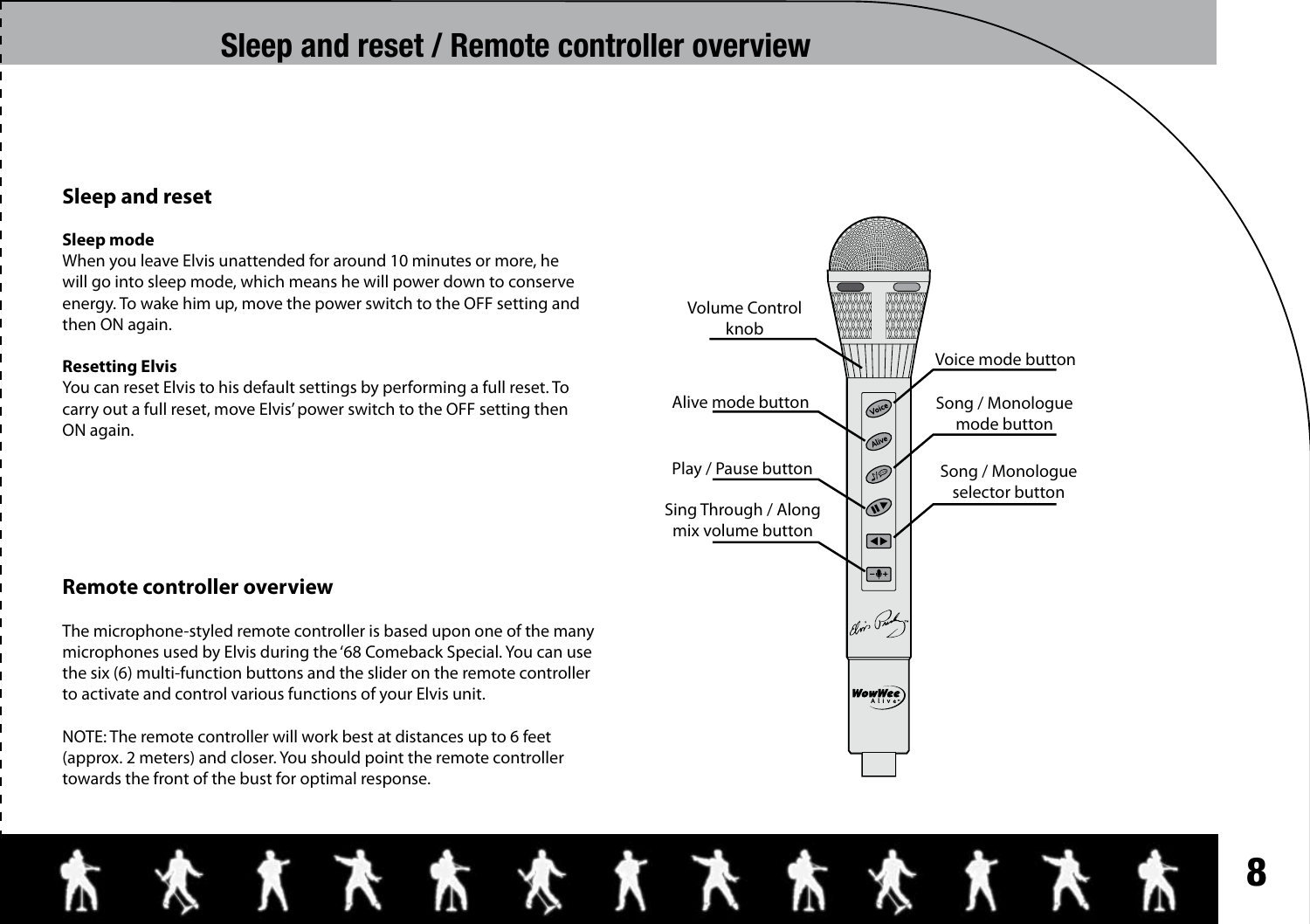# **Remote controller overview / Elvis overview**

**Voice mode button** Toggle Elvis' voice ON or OFF.

**Alive Mode button** Elvis performs random sequences of animations (see P. 11).

**Song / Monologue Mode button** Toggle between songs or monologues (see P. 11).

**Play / Pause button** Start or pause a song or monologue.

#### **Sing Through/Along mix volume button**

Set your desired sing through/along mix volume setting using the mix volume control (see p. 12 - 13).



- To mix Volume **up** press **"+"**. - To mix Volume **down** press **"-"**.

NOTE: Do not press the center of the button.

 $\chi$ 

#### **Song / Monologue selector button**

Use the song/monologue selector button to choose from the Elvis songs and monologues on the Song and Monologue cartridge (see P. 11). (sold separately).



Forward direction Backward direction

NOTE: Do not press the center of the button.

#### **Volume control knob**

Use the volume control knob to adjust the main volume settings.

## **Elvis overview**

**KARRI** 



**K** 

λ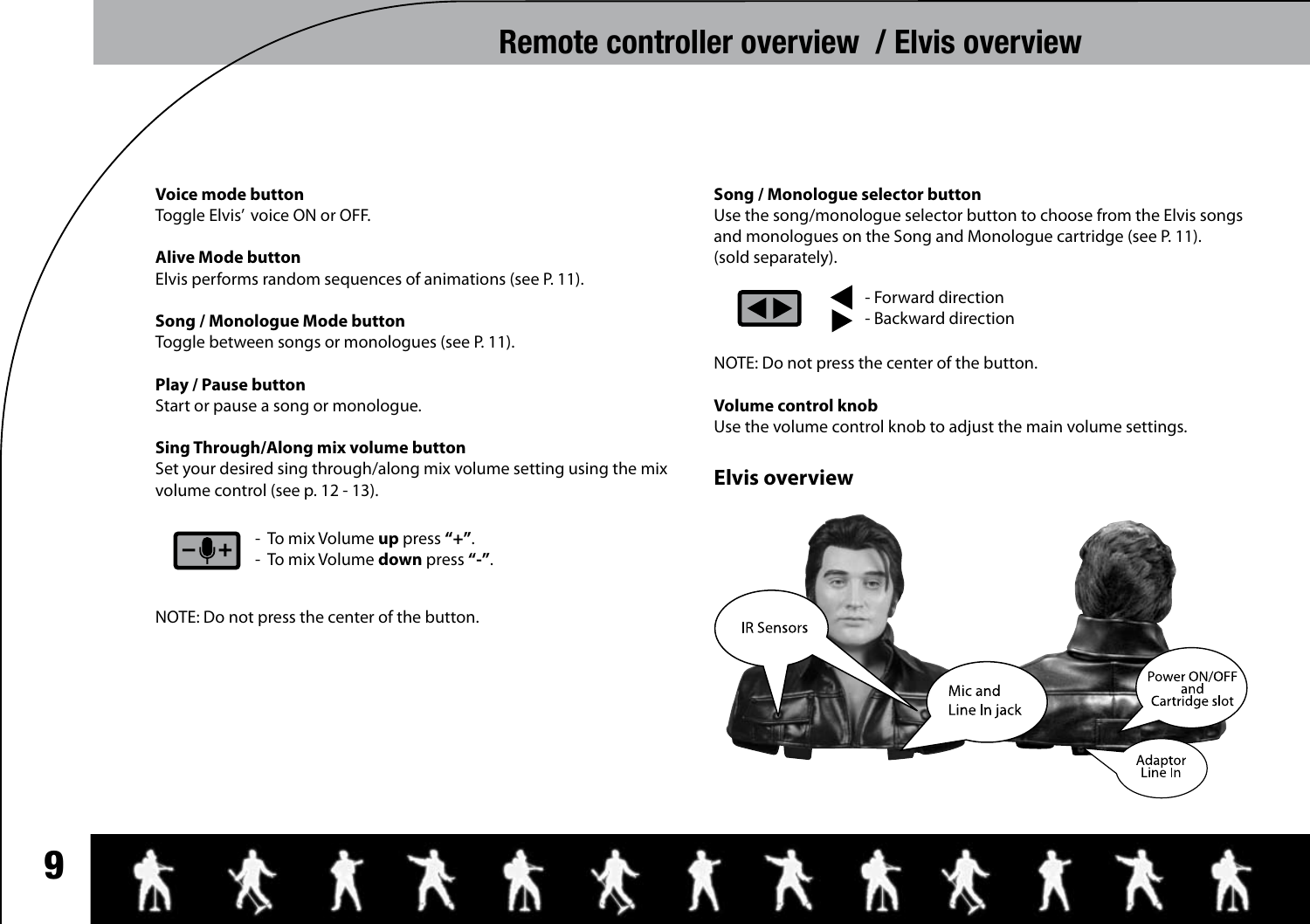# **Song and Monologue cartridge**

## **Song and Monologue cartridge**

To use Elvis' Song and Monologue functions, a Song and Monologue cartridge must be inserted in the cartridge slot (each Song and Monologue cartridge sold separately). If you turn him on and there is no cartridge inserted, Elvis will ask you to insert a cartridge.

 $\overline{\bullet|_{\diamondsuit\bullet\bullet}}$ 

NOTE: Make sure Elvis is turned off before inserting or removing a cartridge.

To insert a Song and Monologue cartridge:

- 1. Locate the cartridge slot on the back of Elvis' bust.
- 2. Insert the cartridge into the slot, as illustrated.

To remove a Song and Monologue cartridge: 1. Locate and press the cartridge release button, as illustrated. 2. Remove the cartridge from the slot.

NOTE: Switch off the power before inserting or removing the cartridge. NOTE: Pay attention to the direction of cartridge.



## 10**\* \* \* \* \* \* \* \* \* \* \*** λ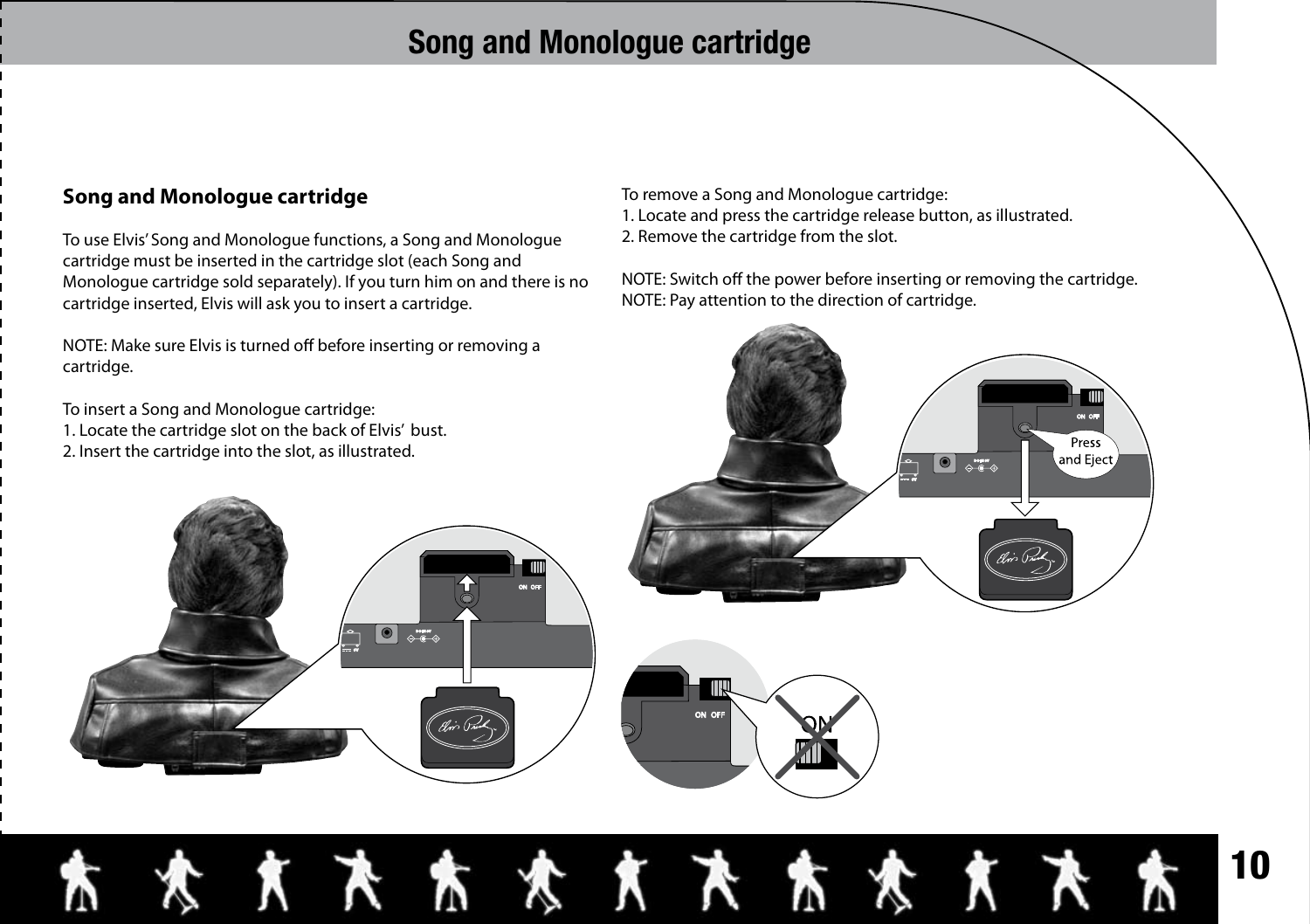# **Voice mode / Alive mode / Song mode / Monologue mode**

## **Voice mode**

In Voice mode, you can turn Elvis' voice OFF or ON by pressing the Voice mode button on the microphone controller. NOTE: The default setting is voice ON. NOTE: Even in Voice mode OFF, Elvis will still play Monologue.

## **Alive mode (Taking Care of Business™)**

In Alive mode, Elvis animates autonomously, tracks movements using his IR vision sensors, and even makes the occasional famous Elvis remark. NOTE: The default setting is Alive ON.

## **Song mode**

11

In Song mode, Elvis sings the songs on the Song and Monologue cartridge, with synchronized head and facial movements. To hear him, put Elvis into Song mode by pressing the Song/Monologue mode button on the remote controller. Elvis will confirm your mode selection. Then select your desired song by pressing the Song/ Monologue selector button. Elvis will confirm the selected song. To start Elvis singing, press the Play button.

NOTE: The default setting is Song mode.

NOTE: A Song and Monologue cartridge must be inserted in the cartridge slot for Song mode to work (each cartridge sold separately).



## **Monologue mode**

In Monologue mode, Elvis recounts various aspects of his life in his own words.

To put Elvis in Monologue mode, press the Song/Monologue mode button on the remote controller. Then select your desired monologue by pressing the Song/Monologue selector button. Elvis will confirm your monologue selection. To start Elvis talking, press the Play button on the remote controller.

NOTE: A Song and Monologue cartridge must be inserted in the cartridge slot for Monologue mode to work (each cartridge sold separately).

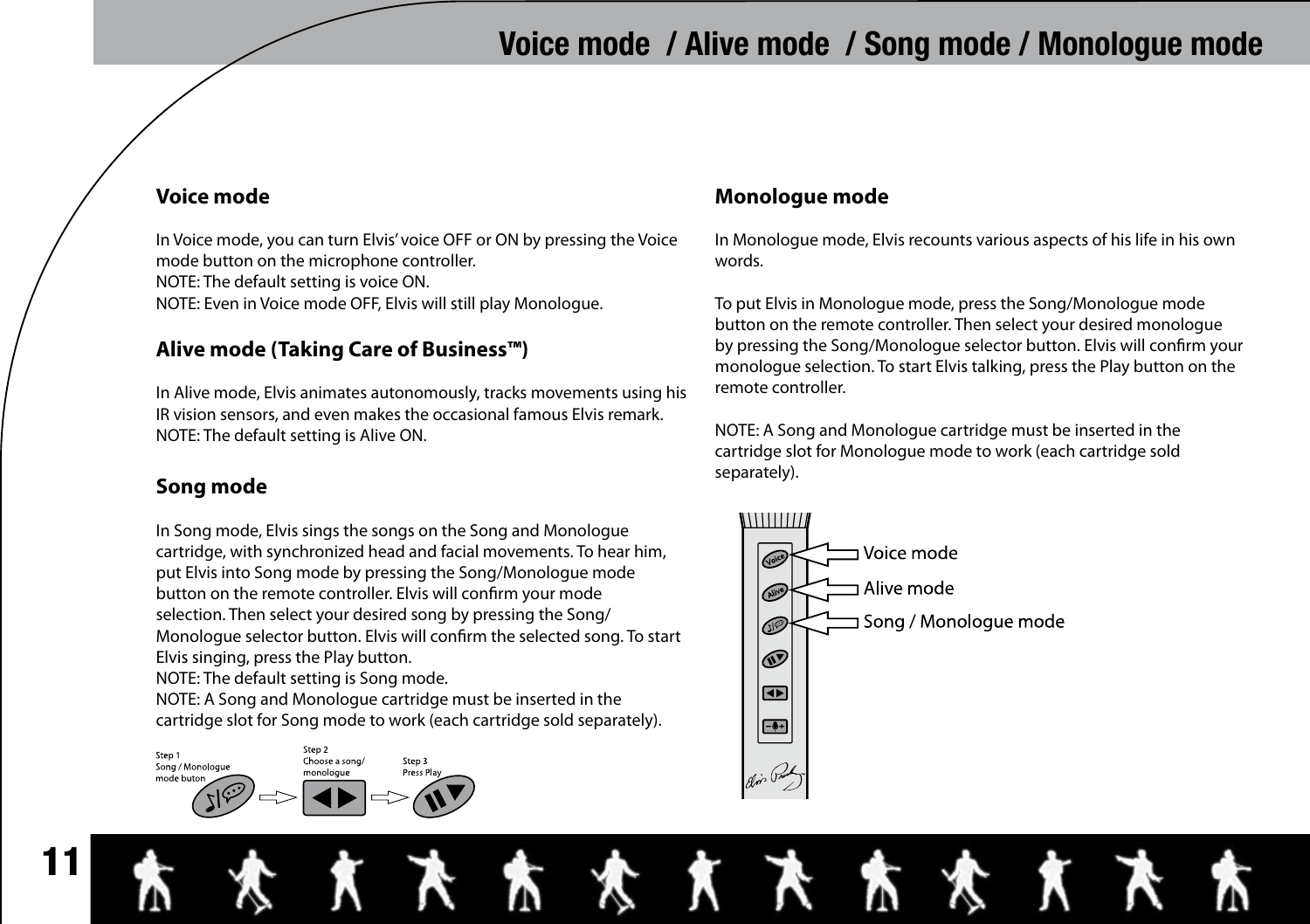# **Sing Through mode**

## **Sing Through mode (Share the Spotlight)**

In Sing Through mode, you can turn your animatronic Elvis into a veritable karaoke machine! In Sing Through mode, you can sing along to the songs on the Song and Monologue cartridge (sold separately), with Elvis' vocals (duet style) or without Elvis' vocals (karaoke style).

NOTE: For best performance, always use the adaptor as the power source for Elvis. Battery usage should be limited to the external music playback function only.



1. Plug a compatible microphone with a ¼-inch jack (not included) into the microphone input on the front of Elvis' bust.



2. Set Elvis to Sing Through mode by pressing the Voice mode and Alive mode buttons to toggle Elvis' voice and animations (respectively) on the remote controller.



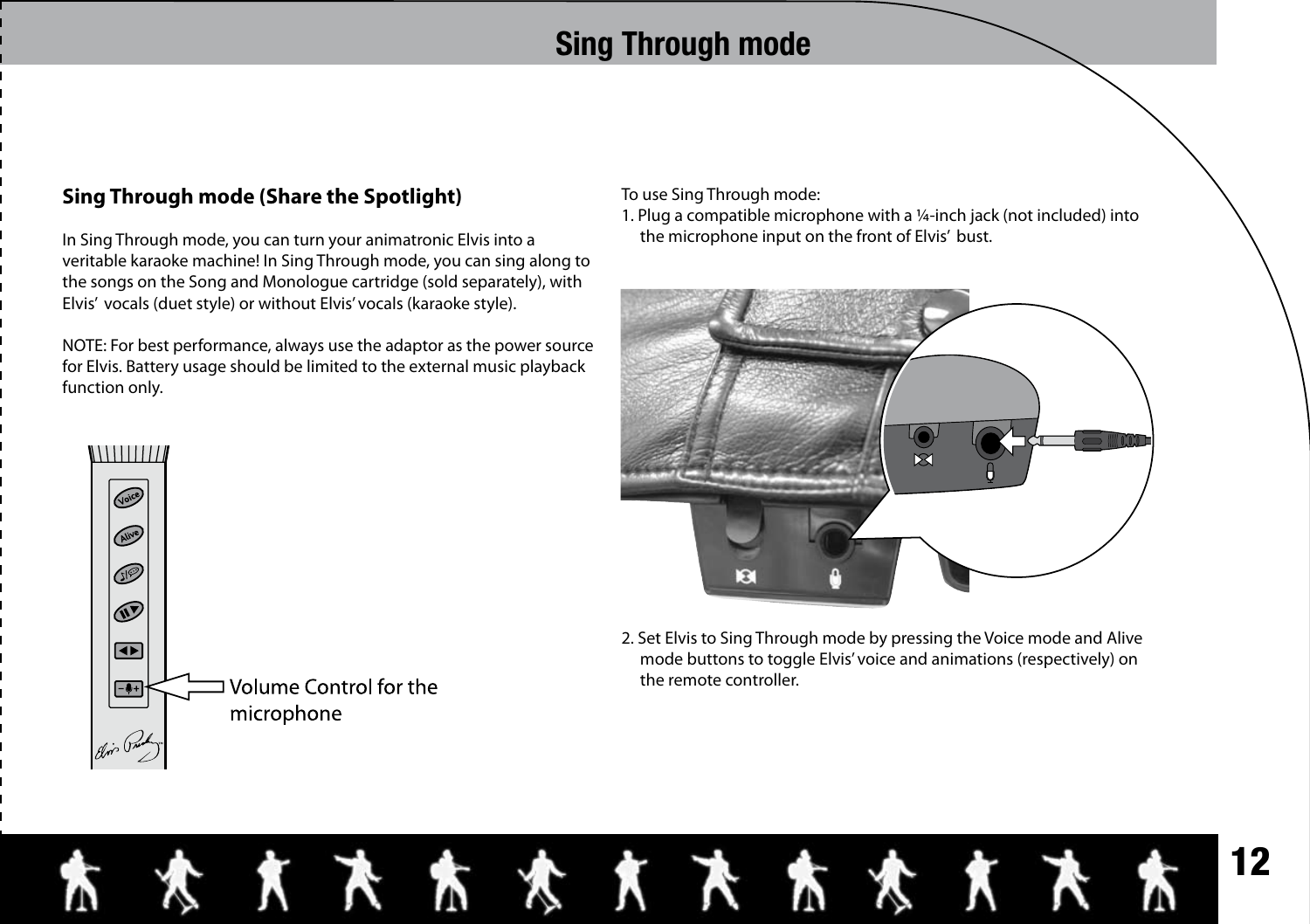# **Sing Through mode**

大大太太大太太太

Set the Voice mode to ON if you want to sing along in duet-style with Elvis' vocals. Set the Voice mode to OFF if you want to sing along to the music without the vocals.

- 3. Select one of the songs on the Song and Monologue cartridge (sold separately) using the Song/Monologue selector button and press the Play button.
- 4. Adjust the volume of the microphone using the Sing Through / Along Mix

Volume Button on the remote controller to the desired sound level.

To use Sing Through mode with an external audio source:

- 1. Plug a compatible microphone with a ¼-inch jack (not included) into the microphone input on the front of Elvis' bust.
- 2. Plug your external audio source into the audio line-in connector using an audio cable (not included).
- 3. On your external audio source device, select the desired song track and play the audio file.

If possible, adjust the volume on your external audio source to the desired level.

4. Adjust the audio volume of the microphone using the Sing Through / Along Mix Volume Button on the remote controller as required.

Refer to the External music playback section for more details. (see P. 14)

Ñ



# 13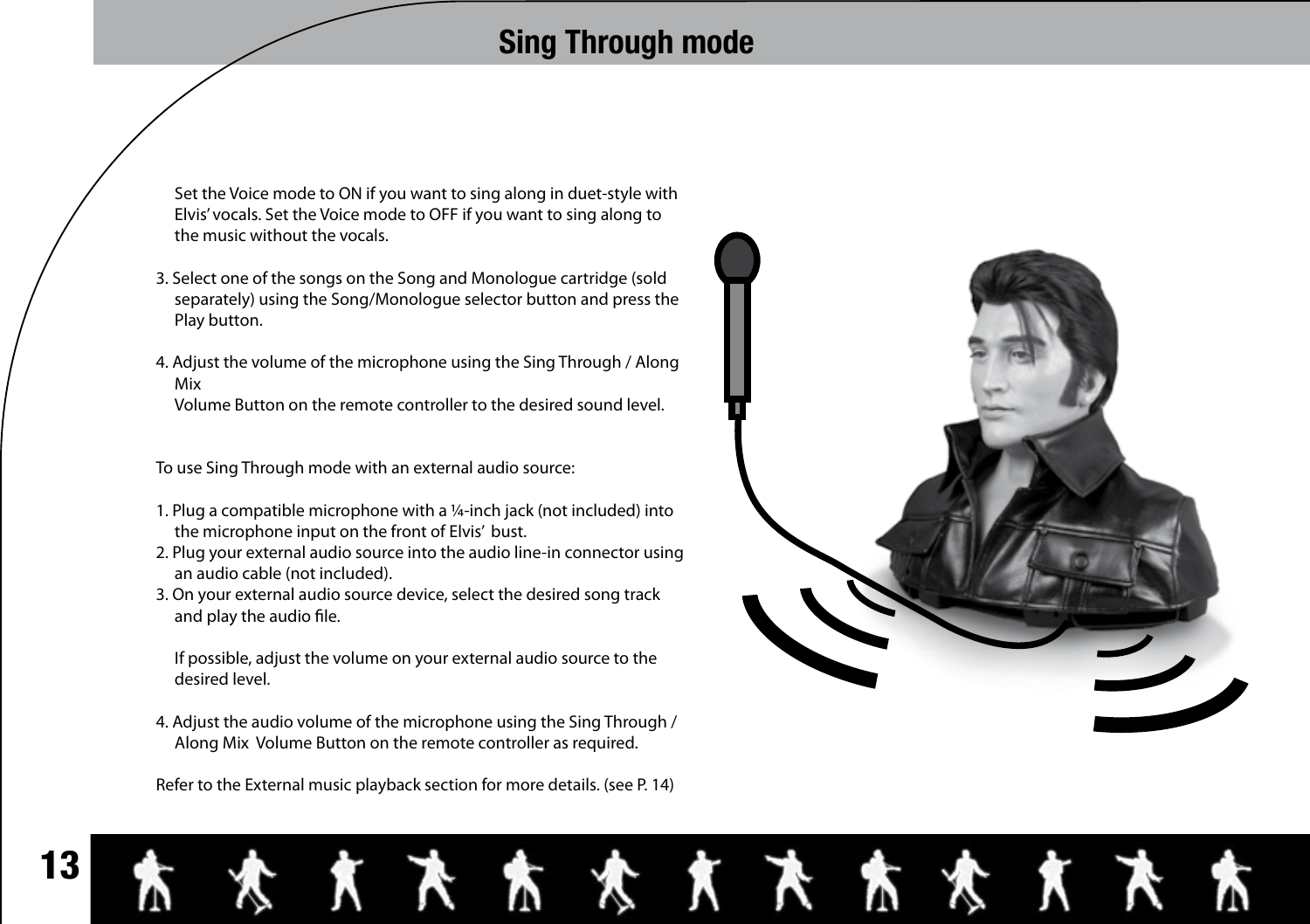# **External music playback**

## **External music playback**

Elvis is equipped with a high-quality stereo system. You can lift the rubber cover and plug an external audio source (such as a portable music player or a stereo receiver) into the audio Line In jack on Elvis.

NOTE: As soon as you plug an audio cable (not included) Into the audio input, Elvis will automatically switch to the external music playback function and override any current actions.

NOTE: If you decide to switch to a different mode after having an external music source plugged in, you will first have to unplug the cable connected to the audio line-in jack.

NOTE: If the audio line in cable is left plugged into Elvis, he will power down automatically to sleep mode after around 30 minutes.



# **唐天天太太太太太太太太太太** 14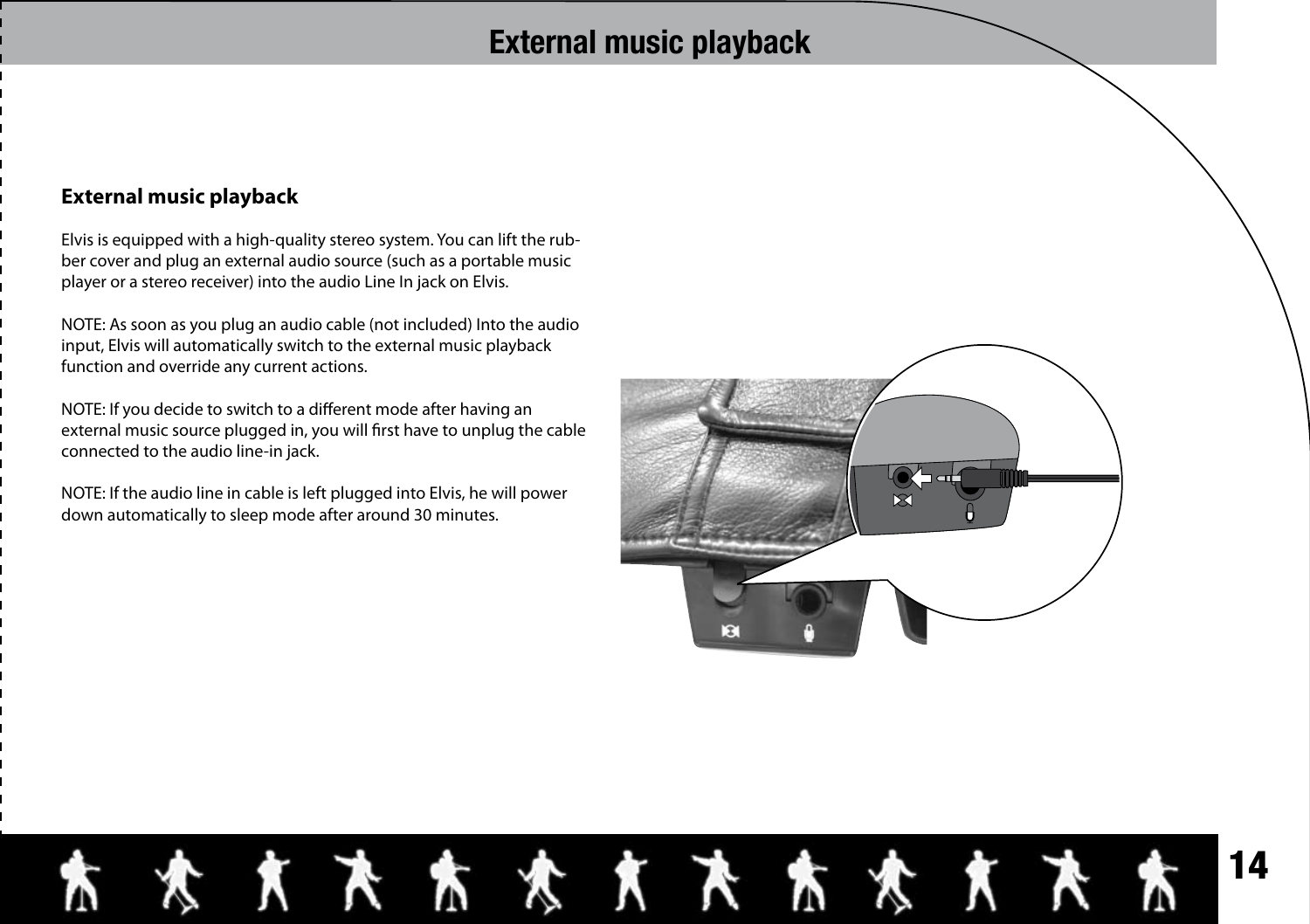# **Vision system**

Ñ

X

## **Vision system**

Elvis' infrared vision system enables him to detect movement in front of him. In the ON setting of Alive mode, his vision is only ON when he is not moving or making a sound.

The vision system reacts best to movement in the area just in front of his chest (see illustration below). While tracking an object, Elvis will keep his vision locked on it until he loses sight of it. Once he loses sight of the object, he will begin vocalizing random phrases and moving again, as long as he is in Alive Mode.



NOTE: Elvis' infrared vision system works at a minimum of 18 inches from his chest. Infrared functions can be affected by bright sunlight, fluorescent and electronically dimmed lighting.

NOTE: Elvis' vision system is automatically disabled when playing a song or monologue. To re-enable the vision system, do one of the following:

- Press the Alive Mode button twice while Elvis is playing a song or monologue to stop the current audio playback. Elvis will then enter Alive mode and activate his vision system.
- Press the Song/Monologue mode button while playing a song or monologue. This will stop the current audio playback and activate Elvis' vision system.
- Press the Song/Monologue selector button while playing a song or monologue. This will stop the current audio playback and activate Elvis' vision system.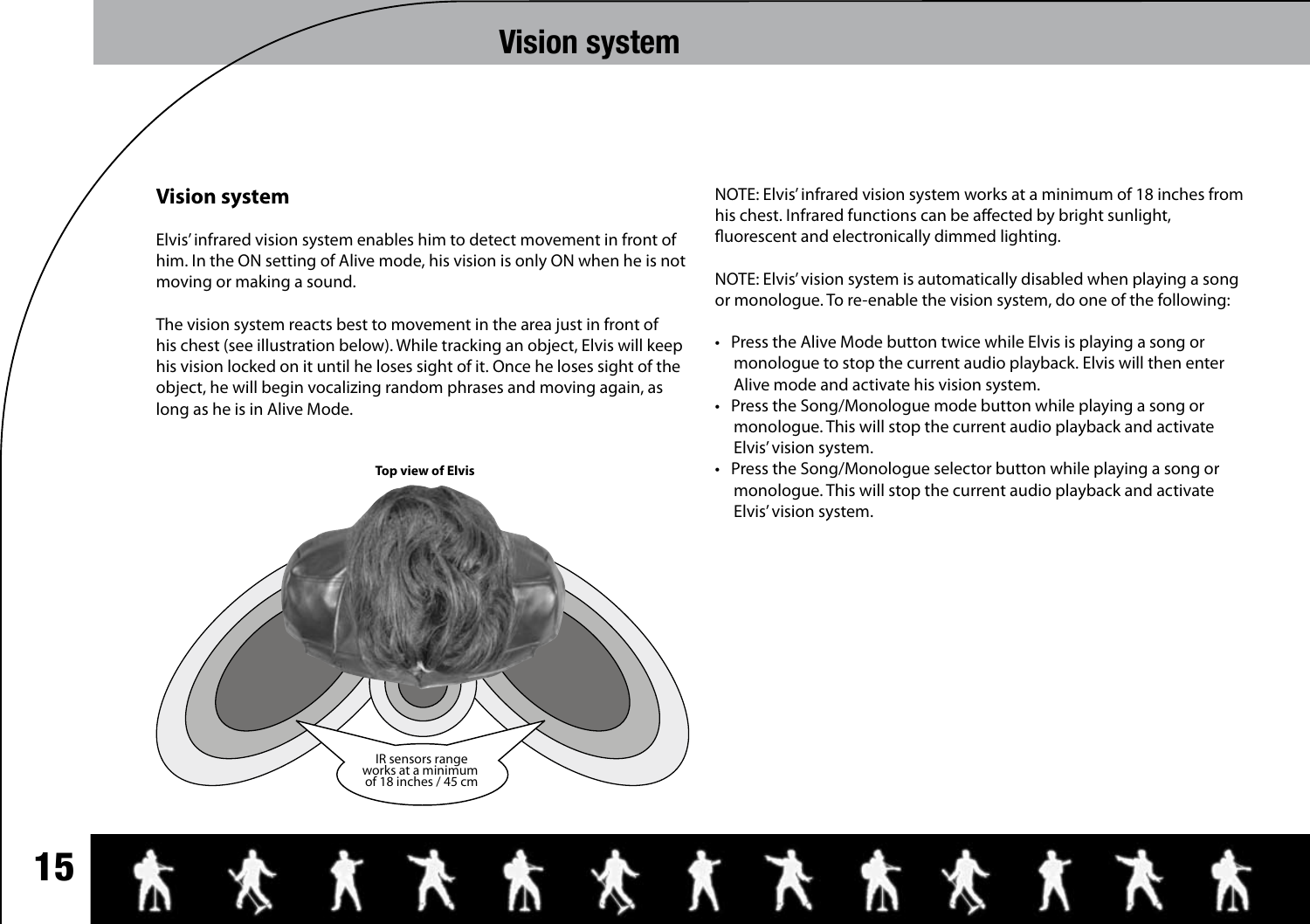# **Taking Care of Elvis**

## **Taking Care of Elvis**

- WARNING: When picking up Elvis, always support him using both hands from beneath his base. Do not hold him by the hair only. The hair is not designed to support the overall weight of the Elvis unit.
- Do not pull on Elvis' eyebrows, side burns or hair on the head.
- Do not put your fingers inside Elvis' mouth as this could obstruct normal mechanical operation and damage the motor system. In addition his teeth could inflict some damage to fingers when he is animated.
- Use only a cloth lightly dampened with water to clean the surface of Elvis. Avoid using cleaning products, soap or chemicals.
- Do not groom or treat Elvis' hair, such as using hair products (hairsprays, shampoos, or gels) . If necessary, use a cloth lightly dampened with water to help style the hair if it moves out of place. Be careful when using water or other liquids on or near electrical devices.
- Do not use a hair dryer on the hair as the heat will damage the hair fibers.
- Never expose Elvis to extreme heat or cold, nor to direct sunlight and moisture.
- Do not hold his head and/or neck during operation or allow his head to bang into objects or walls as this could do damage to various internal mechanisms.
- WARNING: Avoid storing Elvis in overhead storage to prevent any accidental falls.
- Do not rub eye area or any of colored areas as this might remove the painted features.
- Use only an electrical adaptor that conforms to the required specifications with the Elvis unit.
- Retain this instruction manual for future reference.
- Should Elvis perform an unexpected function, please switch him OFF and then ON again to reset him.

## 16天太太太天太太太 Ñ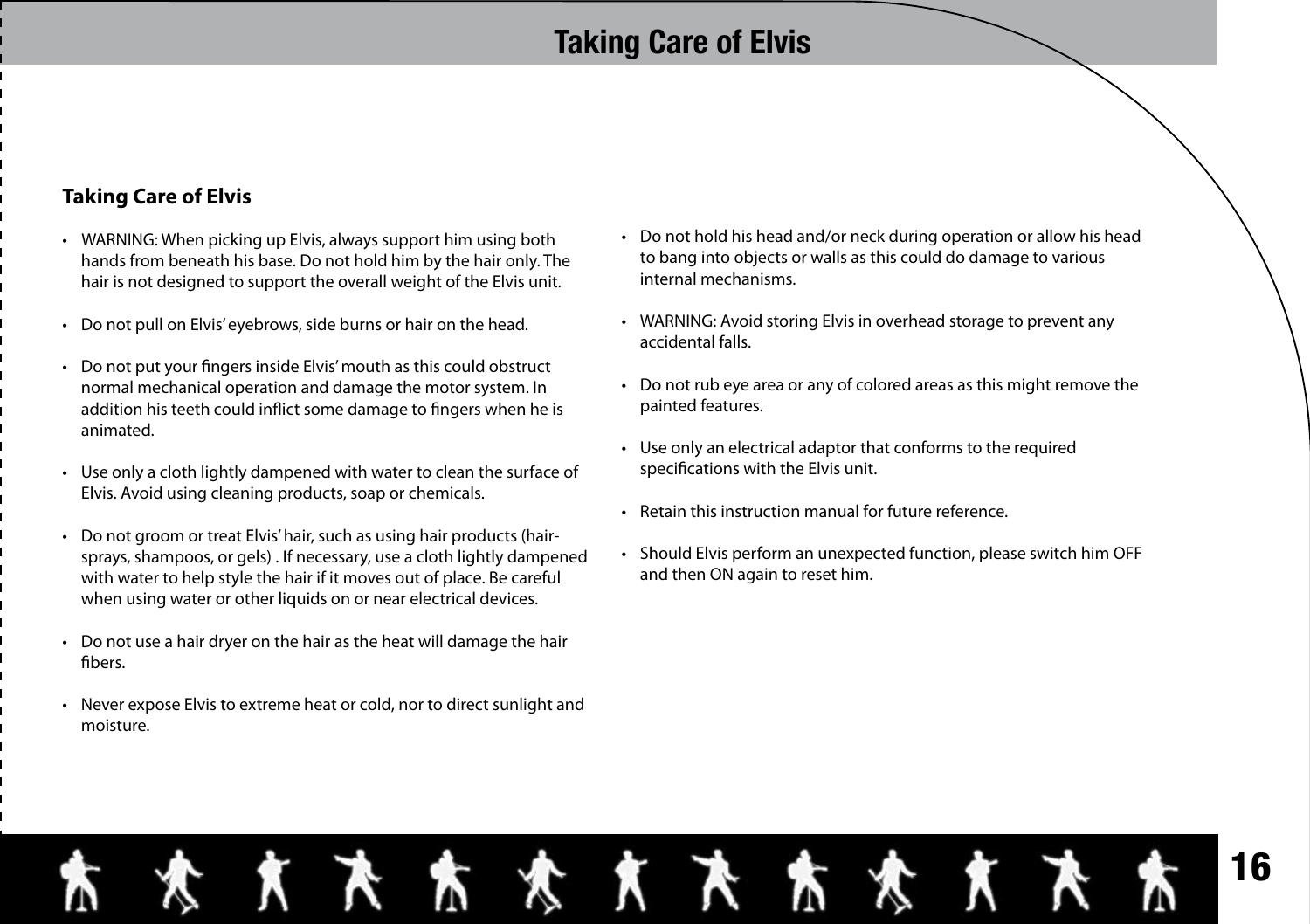#### **Safety tips**

This device complies with Part 15 of the FCC Rules. Operation is subject to the following two conditions: (1) This device may not cause harmful interference, and (2) This device must accept any interference received, including interference that may cause undesired operation.

#### **Caution**

Changes or modifications not expressly approved by the party responsible for compliance could void the user's authority to operate the equipment.

NOTE: This equipment has been tested and found to comply with the limits for a Class B digital device, pursuant to Part 15 of the FCC Rules. These limits are designed to provide reasonable protection against harmful interference in a residential installation. This equipment generates, uses and can radiate radio frequency energy and, if not installed and used in accordance with the instructions, may cause harmful interference to radio communications. However, there is no guarantee that there will be no interference to radio or television reception, which can be determined by turning the equipment off and on. The user is encouraged to try to correct the interference by one or more of the following measures:

- Reorient or relocate the receiving antenna.
- Increase the separation between the equipment and receiver.
- Connect the equipment into an outlet on a circuit different from that to which the receiver is connected.
- Consult the dealer or an experienced radio/TV technician for help.

**WARNING:** Changes or modifications to this unit not expressly approved by the party responsible for compliance could void the user's authority to operate the equipment.

Please keep these instructions as they contain important information.

**WARNING:** This equipment may experience difficulty and/or memory loss when subjected to any electrostatic discharge, radio frequency interference, or sudden power surge/interruption. The user is encouraged to reset the equipment should any of these occur.

#### **Warranty**

Wowwee Ltd. warrants to the original consumer purchasers that the Wowwee Alive Elvis "Product" will be free from defects in material and/or workmanship under normal use for a period of 6 months from the date of purchase. This Warranty is in lieu of all other express or implied warranties which might arise with respect to this Product, including the warranties of merchantability of fitness for a particular purpose.

IN ADDITION, INCIDENTAL AND CONSEQUENTIAL DAMAGES ARE HEREBY EXCLUDED BOTH FOR PROPERTY AND TO THE EXTENT PERMITTED BY LAW, FOR PERSONAL INJURY DAMAGE. Some states do not allow the exclusion of limitation of incidental and consequential damages.

Should you experience any difficulty with your Product, please return it to the place of purchase, along with an original proof of purchase, and either the original box or the UPC code label from the box. You will receive a replacement for the product, or be issued a refund for the purchase of the product in the event a replacement is not available at the place of purchase.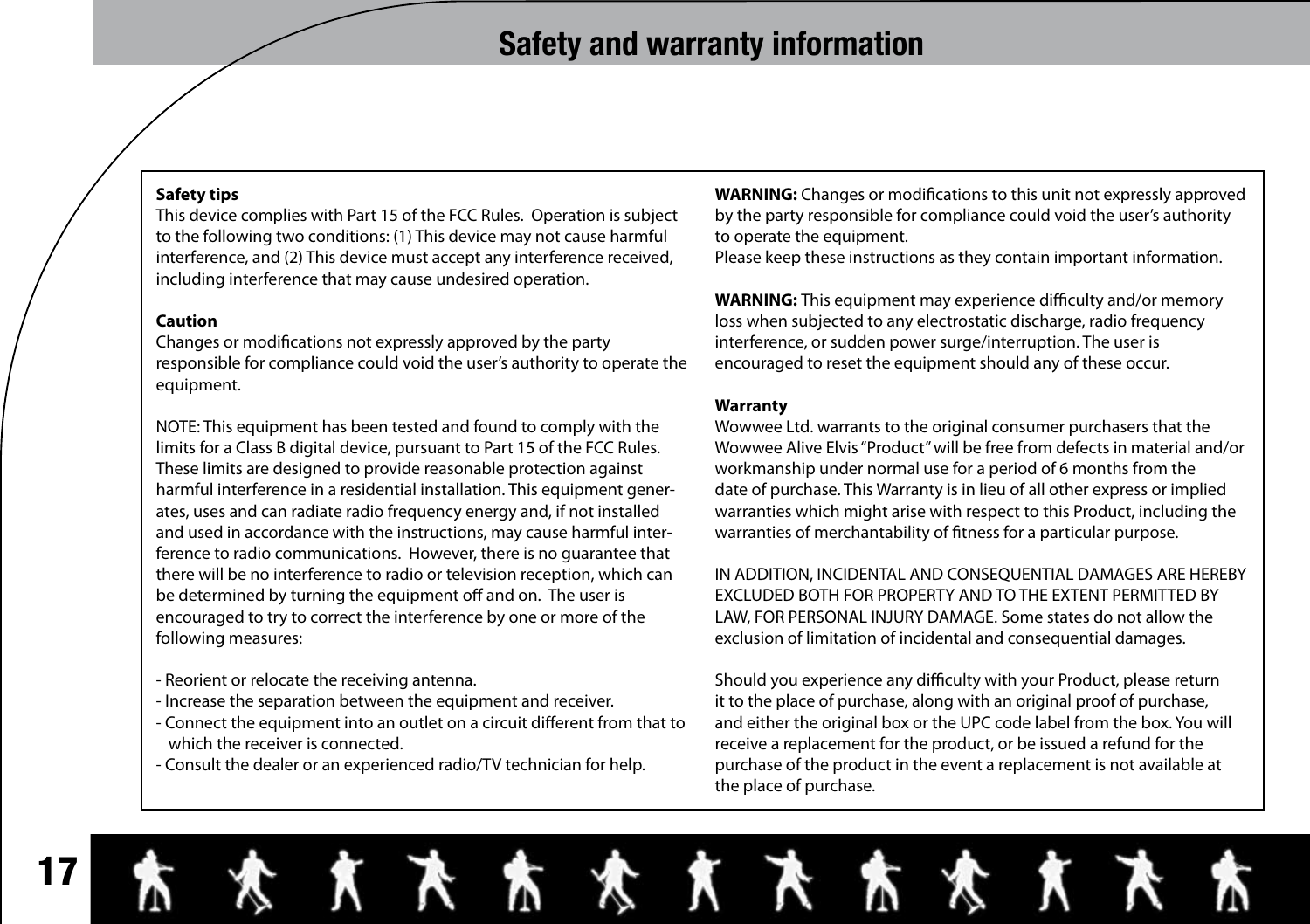# **Warranty information / Support**

\* \* \* \* \* \* \* \* \* \* \*

Note that this warranty is automatically void for any hardware modifications (including tampering or disassembly), accidental damage, damage outside what is considered normal user, or abuse. This warranty does not cover any hardware, software or other add-on components installed by the end-user. Valid only in the U.S.A.

#### **Support**

If you have questions or comments, please feel free to contact our customer service representatives by: Email: support@Wowwee.com Phone: 1-800-310-3033 @ 2007 Wowwee Limited. Product names, designations, and logos are trademarks or registered trademarks of Wowwee Limited. All rights reserved. © EPE, Reg. U.S. Pat. & Tm. Off. Wowwee Limited Asia Office – Energy Plaza Unit 301A-C, 92 Granville Rd, T.S.T. East, Hong Kong Wowwee Group North America Office – 6600 Decarie, Suite 200, Montreal, QC H3X 2K4, Canada

Shop online: www.wowweestore.com Visit www.Wowweealiveelvis.com.